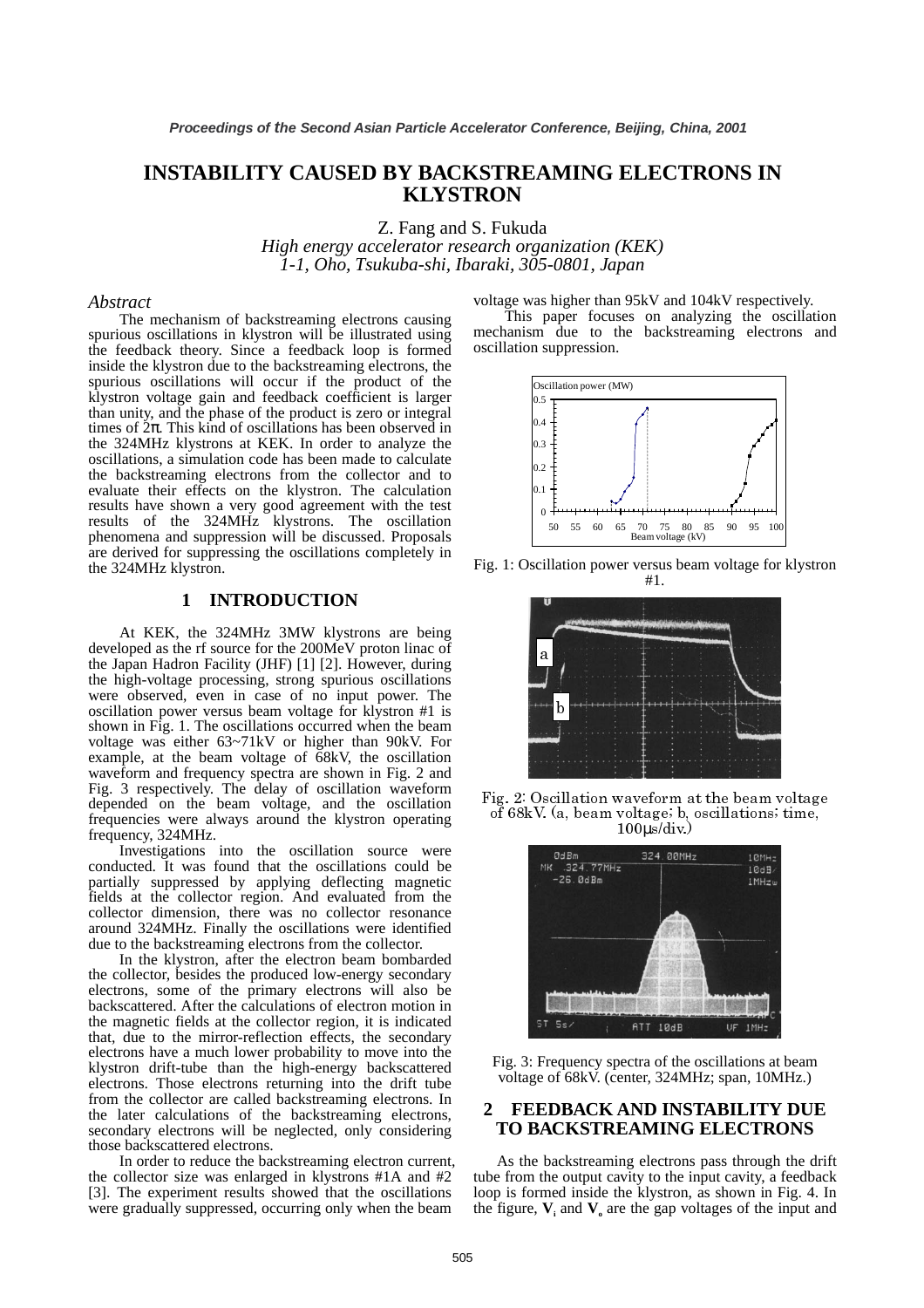output cavities respectively, **A**(ω) is the complex voltage gain of the klystron, and  $\beta(\omega)$  is the complex feedback coefficient caused by the backstreaming electrons. Since  $V_0 = V_d A$ ,  $V_f = V_0 \beta$ , and  $V_d = V_i + V_f$ , the closed loop gain is:



Fig. 4: Feedback loop inside the klystron due to the backstreaming electrons.

 In this case, the Nyquist criterion tells us that the klystron is unstable if the curve of  $\mathbf{A}(\omega) \cdot \mathbf{B}(\omega)$  in the complex plane encloses the point  $1+j0$  as frequency changes from -∞ to +∞. So, at a certain frequency, if the product of the klystron voltage gain and feedback coefficient is larger than unity, and the phase of the product is zero or integral times of  $2\pi$ , the spurious oscillations will occur. The oscillations can be illustrated with a positive feedback: No signal is applied, but because of some transient disturbance, a signal V appears at the output port. The backstreaming electrons will be modulated by this voltage and induce a gap voltage in the input cavity. This induced voltage will appear in the output as an increased signal AβV. Thus, the klystron will start spontaneous oscillations. Also from the formula of closed loop gain, for  $\mathbf{A}\boldsymbol{\beta} = 1 + j0$ ,  $\mathbf{A}_f \rightarrow \infty$ , which is interpreted to mean that there exists an output voltage even in the absence of an externally applied input voltage.

# **3 ANALYSIS OF OSCILLATIONS IN THE 324MHZ KLYSTRONS**

 In order to analyze the oscillations, the klystron gain **A** and feedback coefficient β should be carried out quantitatively. Of course they are functions of frequency, and they depend on many factors, such as beam voltage, current, modulation index, and rf interaction process.

 Fig. 5 shows the voltage gain and efficiency of klystron #1 versus driving power at the beam voltage of 110kV. It clearly shows that the voltage gain is approximately a constant in the small signal region within 1W driving power, and decreases rapidly with the input power higher than 1W. While the efficiency keeps increasing till the saturation point. In order to judge whether the oscillations occur or not in the klystron, the frequency response of voltage gain has been worked out at different beam voltages in the small-signal linear region, as shown in Fig. 6. It indicates that the voltage gain increases with the beam voltage and the klystron has a bandwidth less than 2MHz.

 In order to evaluate the effects of backstreaming electrons on the klystron, we have simulated the backstreaming electrons from the collector by using EGS4 [4]. Fig. 7 shows the trajectories of the injection beam and backstreaming electrons in klystron #1. For klystrons #1, #1A, and #2, the backstreaming coefficients are 0.66%, 0.17%, and 0.13%, respectively. And the z-component energy distributions of the backstreaming electrons are shown in Fig. 8.



Fig. 5: Voltage gain and efficiency of klystron #1 versus driving power at the beam voltage of 110kV.



Fig. 6: Frequency response of voltage gain of klystron #1 in the small-signal linear region at the beam voltage of 70kV, 90kV, and 110kV.



backstreaming electrons in klystron #1.



Fig. 8: Z-component energy distribution of the backstreaming electrons in klystrons #1, #1A and #2.

 For the modulation process of the backstreaming electrons, considering their wide energy distribution, the rf current is derived in the small-signal region by using the ballistic theory: